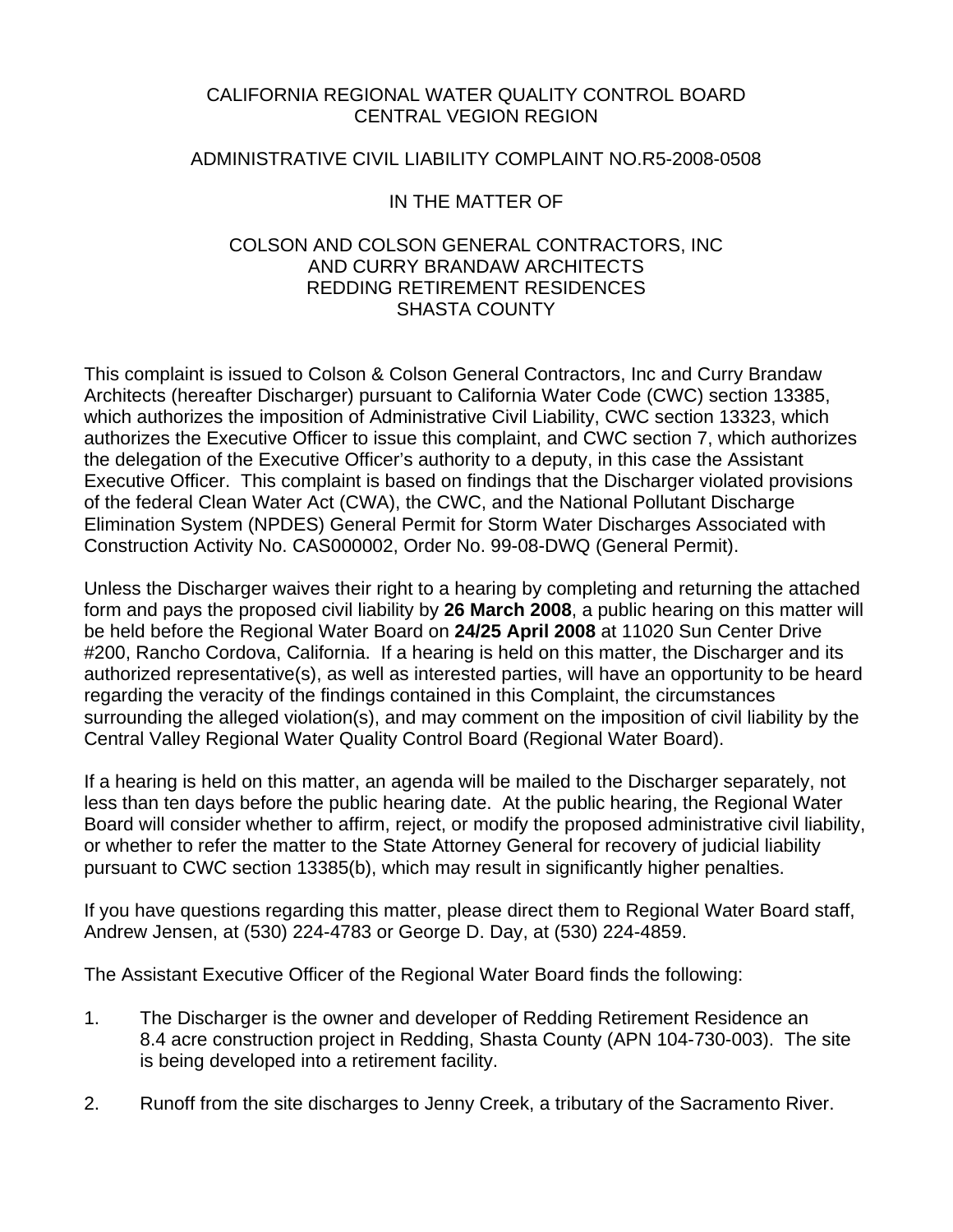ACL COMPLAINT NO.R5-2008-0508 27 February 2008 COLSON & COLSON GENERAL CONTRACTORS, INC. REDDING RETIREMENT RESIDENCES SHASTA COUNTY

- 3. On 19 August 1999, the State Water Resources Control Board adopted NPDES General Permit No. CAS000002, Order No. 99-08-DWQ (general Permit), implementing the Waste Discharge Requirements (WDRs) for storm water discharges associated with construction activity.
- 4. The General Permit requires that dischargers of storm water to surface waters associated with construction activity including clearing, grading, and excavation activities file a Notice of Intent (NOI) to obtain coverage under the General Permit, and to implement Best Available Technology Economically Achievable and Best Conventional Control Technology to reduce storm water pollution to the maximum extent practicable. The Discharger submitted an NOI for coverage under the General Permit on 3 April 2007 and received confirmation in WDID No. 5R45C346530 on 12 April 2007.
- 5. On 9 October 2007, Regional Water Board staff inspected the site and found a failure to provide an effective combination of erosion and sediment control, and a failure to install, implement, and maintain storm water construction BMPs. Specifically, an existing concrete washout had failed and leaked waste, resulting in a discharge into a storm drain drop inlet. There was significant ponding of concrete washout wastewater, with an oily sheen on the surface. The concrete washout was undersized for the amount of concrete being poured on the site, and was not being maintained (i.e. liner falling into the concrete waste, ripped liner, ect.), resulting in the discharge. The violations of the General Permit observed by staff included:
	- a. Failure to implement an effective combination of erosion and sediment control Best Management Practices (Section A: Storm Water Pollution Prevention Plan (SWPPP), No. 6-Erosion Control and No. 8 – Sediment Control).
	- b. Failure to maintain, inspect and repair Best Management Practices (BMPs) (Section A: SWPPP, No. 11-Maintenance, Inspection and Repair).
	- c. Failure to train contractors and/or employees regarding inspections and maintenance of BMPs (Section A: SWPPP, No. 12-Training).
	- d. Failure to maintain control measures identified in the SWPPP (Section A: SWPPP, No 1-Objectives).
	- e. Discharging storm water causing or threatening to cause pollution, contamination, or nuisance (Discharge Prohibition A.3).
	- f. Failure to implement the SWPPP developed for the construction activity, such that storm water discharges and authorized non-storm water discharges shall not cause or contribute to an exceedance of any applicable water quality standards contained in a Statewide Water Quality Control Plan and/or the applicable Regional Water Quality Control Board's Basin Plan (Receiving Water Limitation B.2).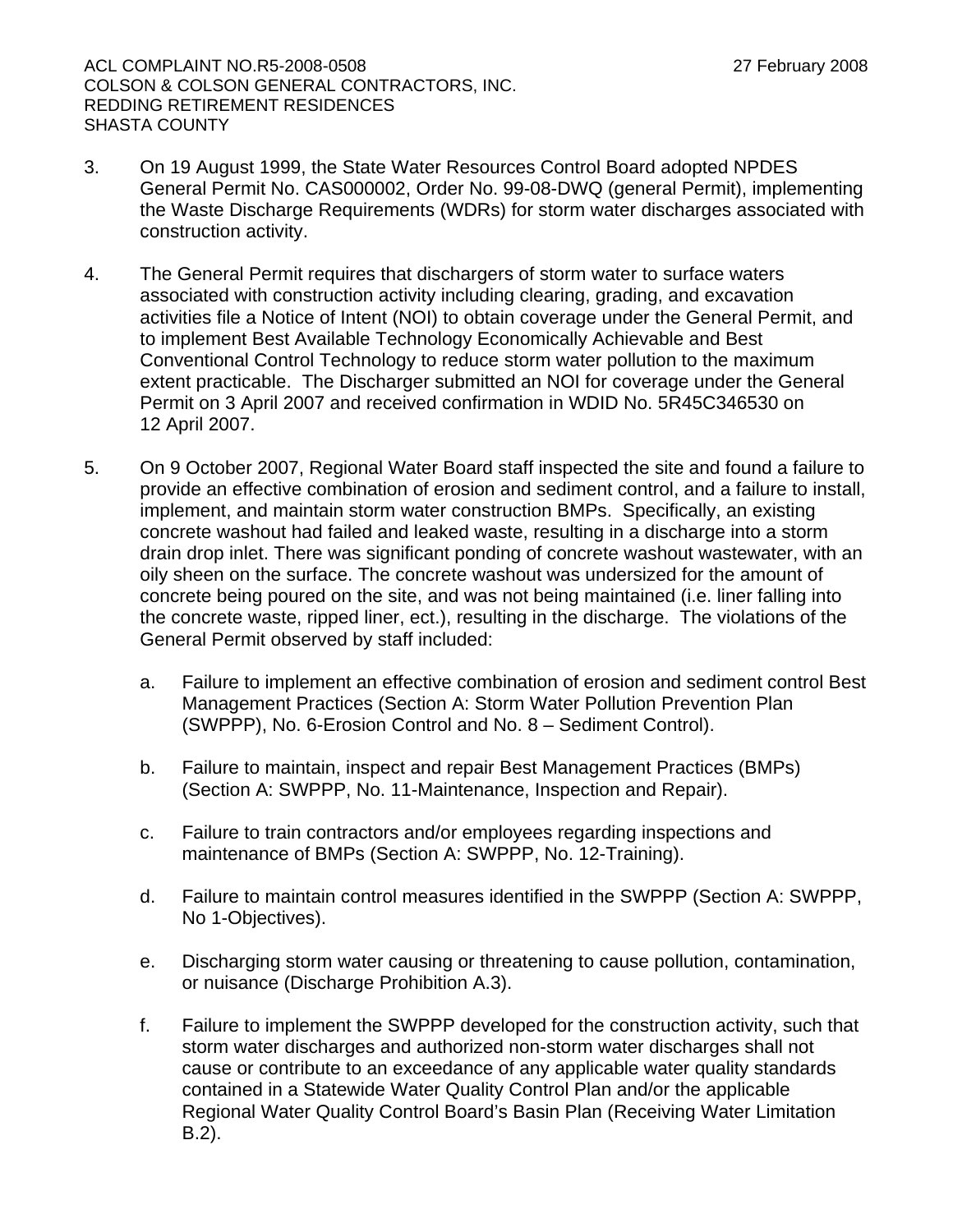- g. Lack of implementation of controls to reduce pollutants in storm water discharges from their construction sites to the Best Available Technology/Best Conventional Pollutant Control Technology) performance standard (Special Provision C.2).
- 6. On **29 October 2007** Regional Water Board staff issued a Notice of Violation to the Discharger for failing to provide an effective combination of erosion and sediment controls, for discharging construction waste (oily concrete waste water, etc.) to storm drains, and for the continuing threat of a discharge of sediment to waters of the state.
- 7. **Maximum Civil Liability.** Per CWC section 13385(c), the maximum administrative civil liability in this case is ten thousand dollars (\$10,000 ([\$10,000 per day  $\times$  1 day] +  $[(0 \text{ gal.} - 1,000 \text{ gal.}) \times $10 \text{ per gallon}]).$
- 8. **Minimum Civil Liability.** CWC section 13385(e) provides that, at a minimum, civil liability shall be assessed at a level that recovers the economic benefit or savings, if any, derived from the acts that constitute the violations. The Discharger should have expended a few man-hours by redirecting laborers to repair or replace the concrete washout and storm water BMPs. The Discharger received minimal economic benefit or savings from this violation.

| <b>Factor</b>                      | <b>Consideration</b>                                   |
|------------------------------------|--------------------------------------------------------|
| Nature, Circumstances, Extent,     | Complying with the SWPPP, educating                    |
| and Gravity of the Violations      | subcontractors, and maintaining BMPs could have        |
|                                    | prevented the discharge of waste.                      |
| Degree of Culpability              | The Discharger is responsible for compliance with      |
|                                    | the General Permit and its own SWPPP.                  |
| <b>Voluntary Cleanup Efforts</b>   | The Discharger took immediate action to cleanup the    |
|                                    | spill and to improve storm water BMPs after            |
|                                    | notification by staff.                                 |
| Susceptibility to Cleanup or       | The contaminated soil was readily cleanup and the      |
| Abatement                          | wastewater containment was improved                    |
| Degree of Toxicity of the          | Concrete wastewater has a high pH and is highly        |
| Discharge                          | toxic to aquatic species.                              |
| <b>Prior History of Violations</b> | Discharger does not have a history of violations       |
| <b>Economic Benefit or Savings</b> | Minimal. Not redirecting a few laborers to repair      |
| Resulting from the Violation       | storm water BMPs resulted in minimal savings           |
| Ability to Pay                     | The Discharger has not submitted evidence of           |
|                                    | inability to pay the penalty or ability to continue in |
|                                    | business.                                              |
| Other Matters that Justice May     | Staff costs for responding to violation are \$4800.    |
| Require                            |                                                        |

## 9. **Water Code Section 13385(e) Factors:**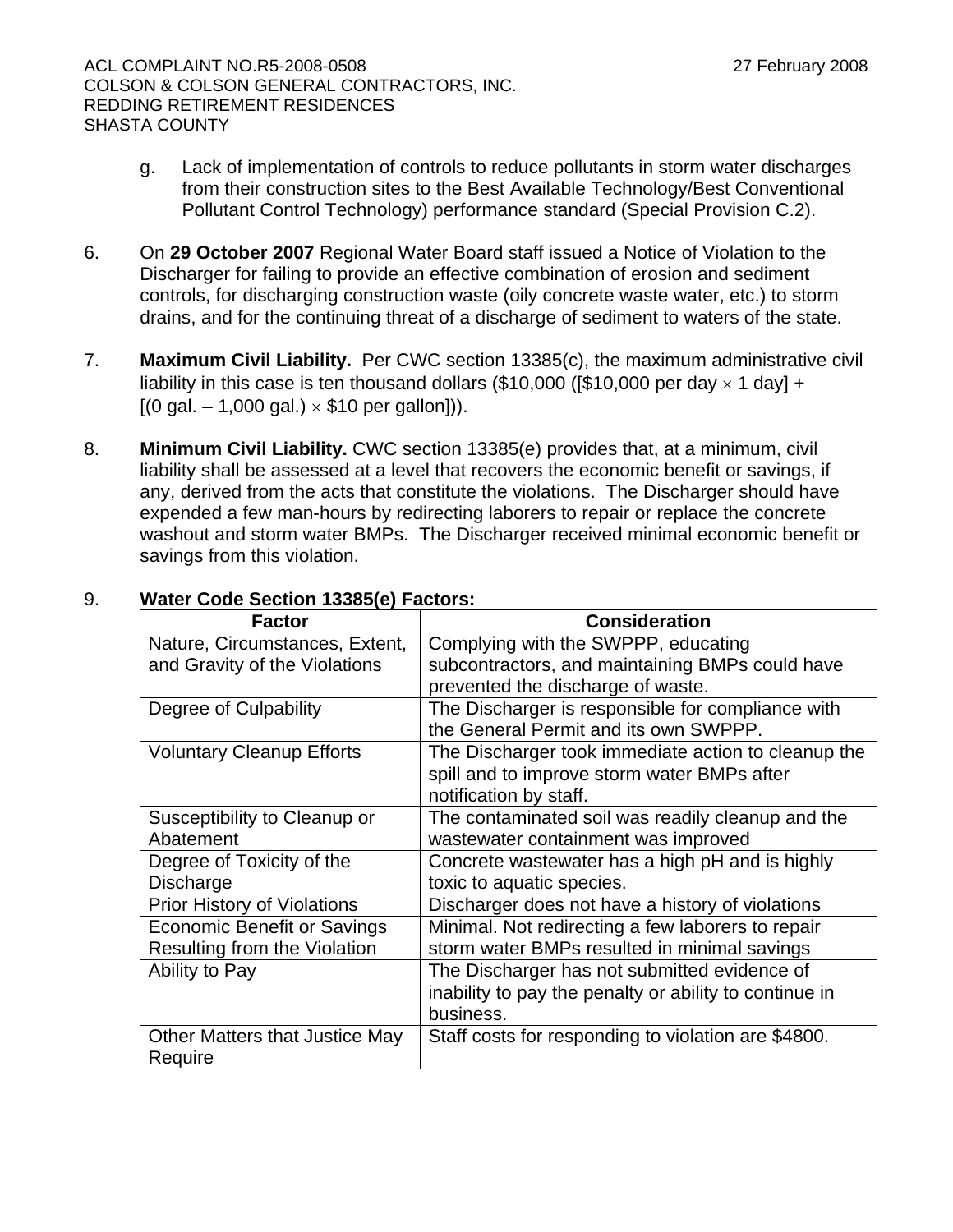## **COLSON & COLSON GENERAL CONTRACTORS, INC. AND CURRY BRADAW ARCHITECTS, ARE HEREBY GIVEN NOTICE THAT:**

- 1. Upon consideration of all factors required by CWC section 13385, the Assistant Executive Officer of the Regional Water Board proposes that the Discharger be assessed an Administrative Civil Liability in the amount of **ten thousand dollars (\$10,000).**
- 2. A hearing on this matter will be held at the Regional Water Board meeting scheduled on **24/25 April 2008**, unless the Discharger agrees to complete the following **by 26 March 2008**:
	- a) Waive the hearing by completing the attached form and returning it to the Regional Water Board; and
	- b) Pay the proposed civil liability of **ten thousand dollars (\$10,000)** in full.
- 3. If a hearing on this matter is held, the Regional Water Board will consider whether to affirm, reject, or modify the proposed Administrative Civil Liability, or whether to refer the matter to the Attorney General for recovery of judicial civil liability.

JAMES C. PEDRI Assistant Executive Officer

27 February 2008 Date<sup></sup>